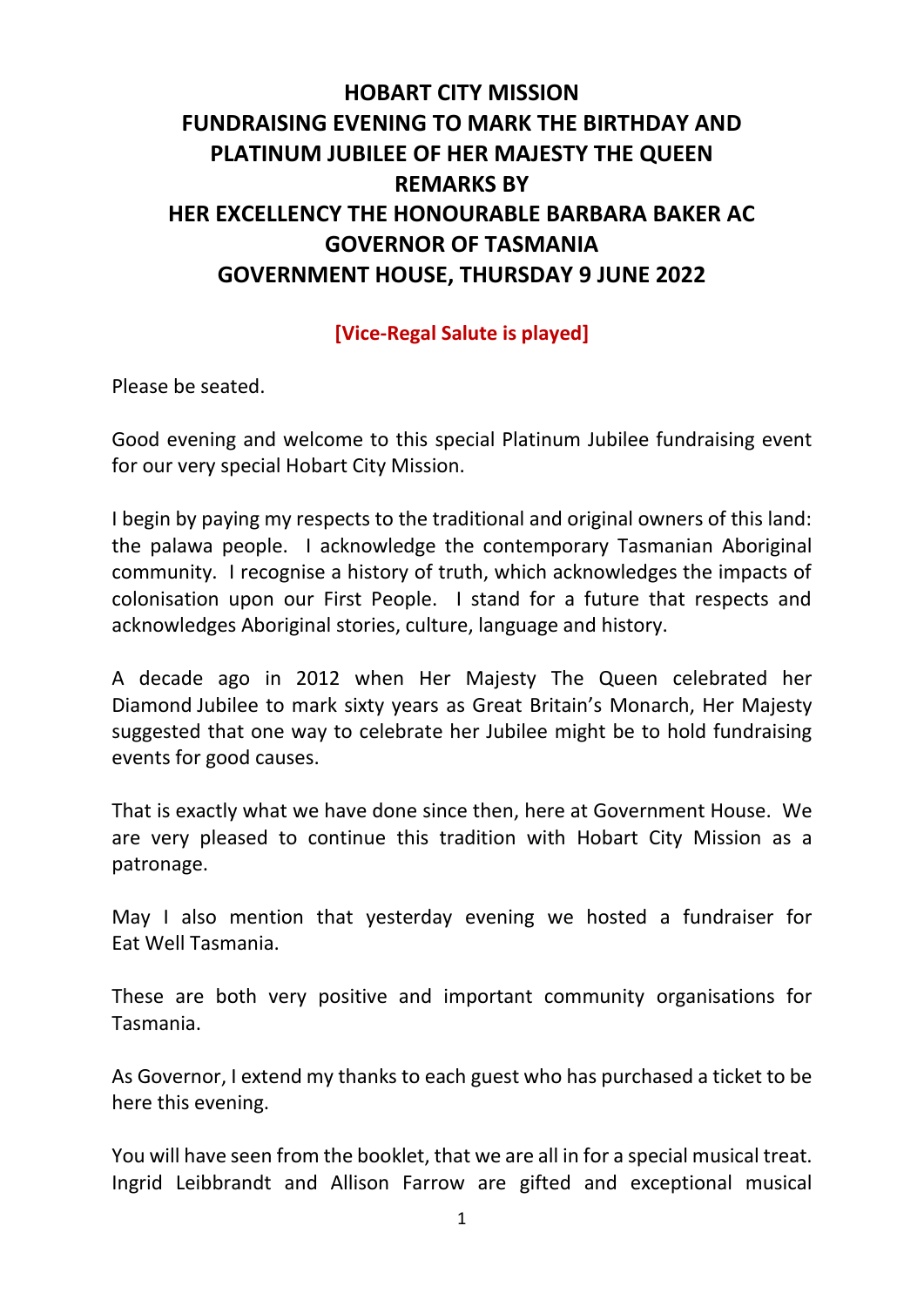performers, individually and together – their performance will be all the more memorable being held in this Ball Room with its wonderful acoustic.

We shall then enjoy high quality fare prepared in our Kitchens, with much of the produce and wine grown here on the grounds. Our best winter produce is on show, thanks to the delicious menu planned, crafted and prepared by our Executive Chef, Ainstie Wagner, and her team. Thank you so much Ainstie and her team.

Thank you also to our Executive Butler, Leigh Millington, and his team for presenting the fare to us, and to all Government House staff involved to make sure this event is enjoyable for us all.

I was inspired in reading these words on the HCM website:

"Hobart City Mission, through our values and practices acknowledge the sovereignty of Tasmanian Aboriginals, the original owners of lutruwita (Tasmania). Tasmanians represent many cultures, social and economic backgrounds, all abilities, genders, sexualities and stages of life. We see strength in them all and embrace this diversity.

"Hobart City Mission understands that to truly meet diverse needs, we must model diversity, inclusion and healthy relationships at every level of our organisation, and we are committed to doing so."<sup>1</sup>

Your work not only directly helps thousands of Tasmanians, in very many ways, but also is a constant reminder that those who are struggling are not forgotten. HCM has been looking after the people of Hobart for a very long time now – 170 years to be precise, having been founded in 1852.

Tasmanian Governors have been closely associated with the Hobart City Mission, as patrons, almost since its inception. I would like to refer to one such association.

At the annual meeting of the Hobart City Mission in 1939 then Governor, Sir Ernest Clark led an appeal for funds to build new premises. He said, and I quote:

"There can be no question as to the need for this work, because human beings are not yet free from the ill-fortune which may dog the footsteps of any of us,

<sup>&</sup>lt;sup>1</sup> [https://hobartcitymission.org.au/our-history/,](https://hobartcitymission.org.au/our-history/) accessed 4 June 2022.